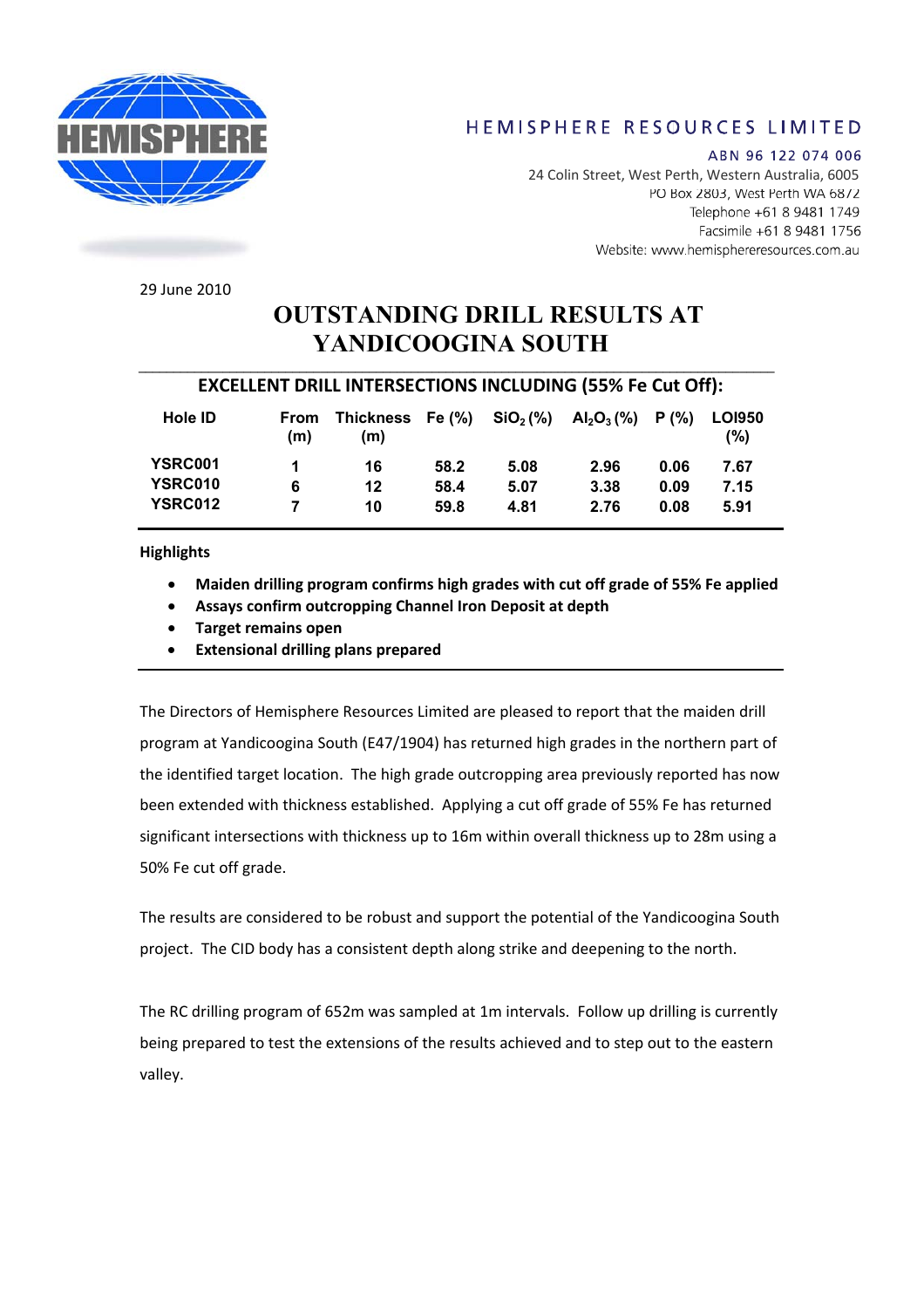Yandicoogina South is some 6km south of Rio Tinto's Yandicoogina Iron Ore Mine within the world class Pilbara iron province. Figure 1 below shows the general location.



**Figure 1: General Location with respect to neighbouring Mines** 

The drilling program within the northern area of the project tested the depth extent of the high grade outcrop. Location of the drill holes is shown below as Figure 2 with the results shown in Table 1 overleaf.



**` Figure 2: Drill hole locations (Google Image)**